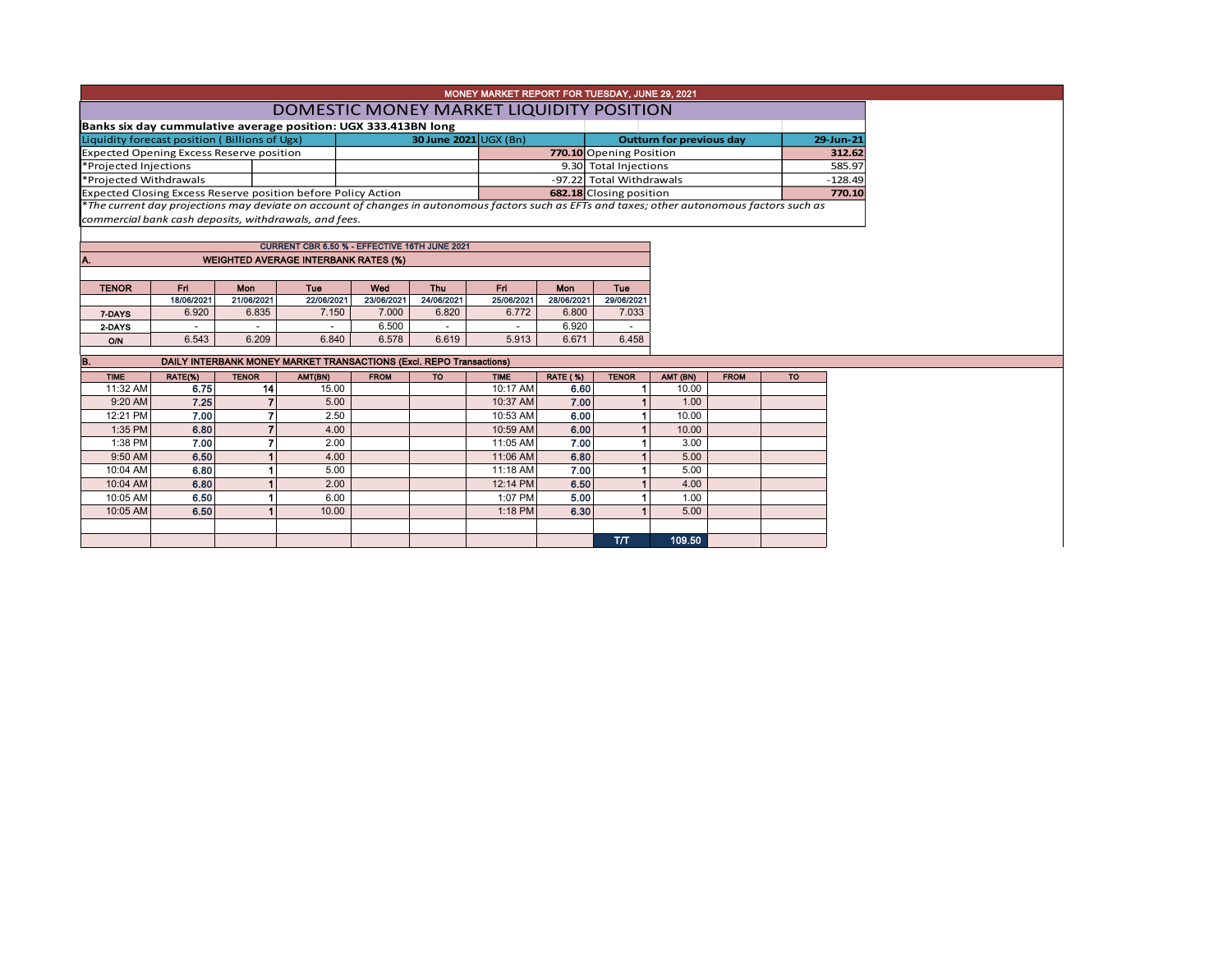

DAUT | 24-Jun |- 58.51 | 6.972 | 56 REPO 24-Jun - 1,022.00 6.500 7

WAR-Weighted Average Rate

REPO 22-Jun - 347.50 6.500 2<br>REPO 23-Jun - 325.00 6.500 1 1 REPO | 23-Jun | 325.00 | 6**.500** | 1 DAUT | 24-Jun |- 48.94 | 6**.846 |** 28